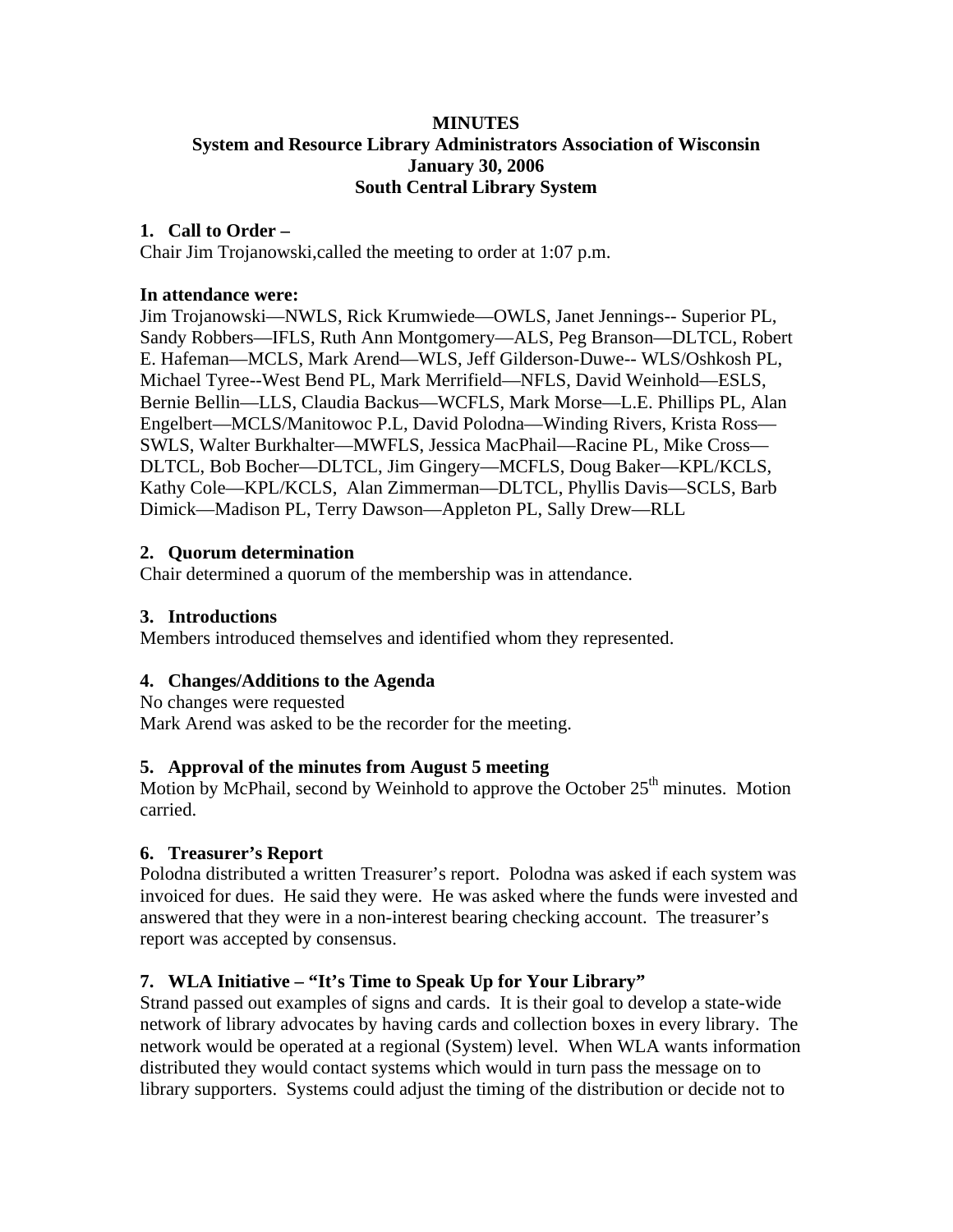send the information out at all if the message or timing conflicted with system or local library advocacy efforts.

Question: was this regional network maintenance model explicitly stated in the information that was sent out? Strand said she thought so. LD&L thought that people would be more likely to sign up if they knew that their information would not be sent to a "big database down in Madison".

SCLS maintains an email list of this sort with about 1,000 members. They send out monthly mailings to help keep contacts open and check for bad email addresses. The messages contain general library news and legislative information as appropriate. They are careful not to send anything that might ruffle the feathers of library directors or trustees.

Baker suggested the database be set up so specific audiences could be targeted (state, county, municipality, legislative district, etc.). Gingery said that MCFLS would not participate. Library directors were not averse to this type of effort but were extremely reluctant to allow the system or any other entity to have control of the list or message.

Krumwiede commented that the timing of this initiative was interesting, as the WLAF was kicking off the Campaign for Wisconsin's Libraries tomorrow and the Campaign included a web site where people could sign up to receive different types of emails. McPhail said not to forget Federal legislative issues. ALA has a similar email list.

An informal poll was taken of how many systems would participate. 5 or 6 said they would; most said they had not yet discussed it with members.

Davis commented that their PR consultant, Mark Ibach, would be willing to answer questions on how they handled their list.

# **8. Effect of county levy limits on reimbursements to public libraries for serving non-libraries residents**

Weinhold reported that officials in one of his counties had asked the DOR if the county library tax was subject to levy limits. The DOR said it was. In previous levy limits the library tax was often exempt. The group was asked if anyone had had problems with county funding this year because of the levy limits; had any libraries gotten less than they would have expected because of levy limits. Robbers & Krumwiede each reported that one county in each of their systems had received less and the excuse given was the levy limits. No one else reported any problems. Baker commented that the library levy is not independent of other municipal funds, that it is folded into the big picture. Weinhold said this argument was not accepted in his county because the county library tax is not levied on all county residents. The consensus was that several system boards would support any move to exempt library funding from any levy limits.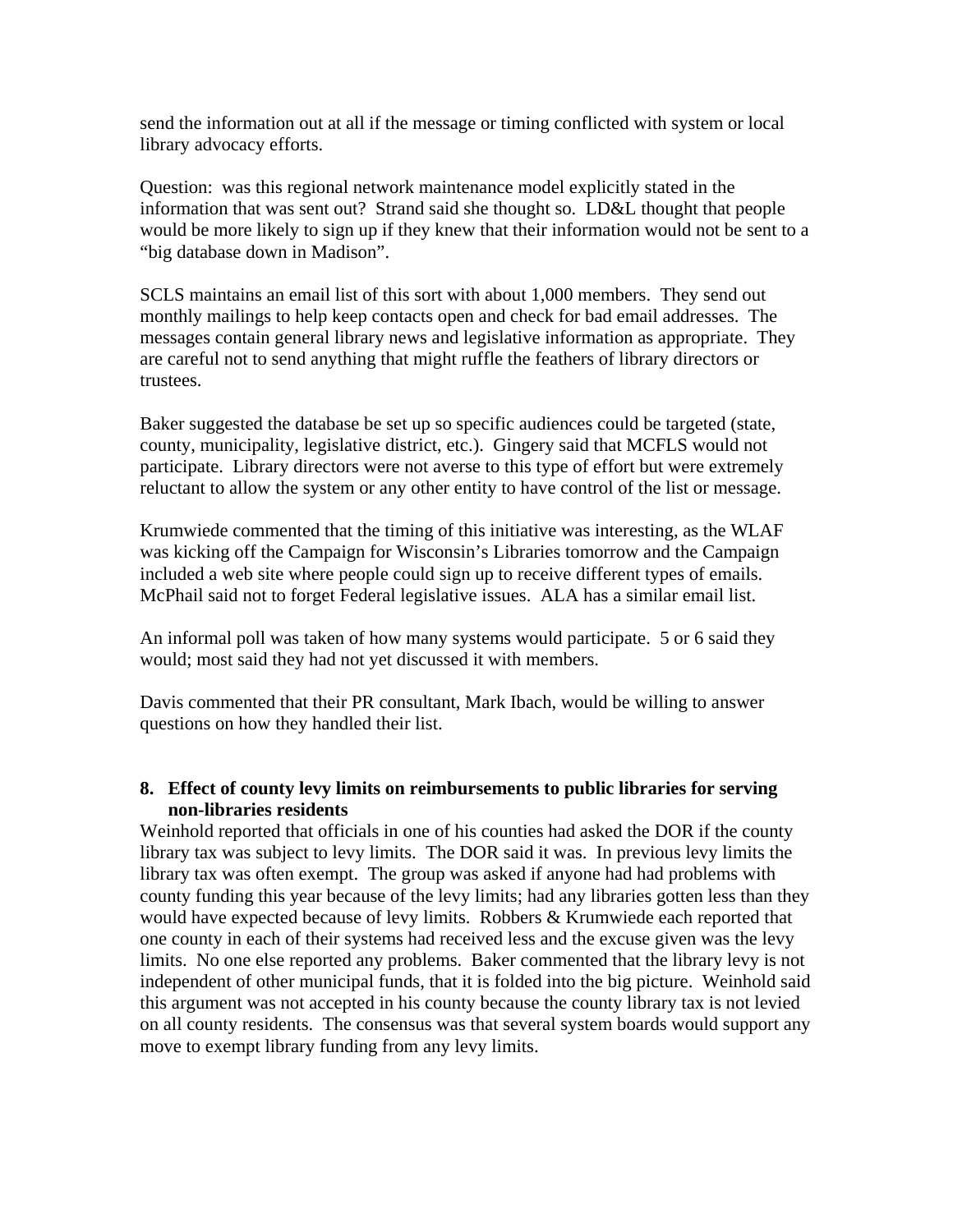Trojanowski asked what this means for the reform bill. Cross commented that the 70% reimbursement for cross-county use did not kick in until 2008 and that the current levy limits expire in 2007. He was asked how the levy limits affected new joint libraries or new libraries joining existing joint libraries and said the DOR would exclude these costs from the levy limits. He commented that the DOR is in an executive department and the Governor wants the levy limits to control local property taxes.

## **9. Information on various library-related resolutions coming from Ozaukee County**

Weinhold reported that the Ozaukee Co. Board has passed several resolutions relating to SB 272 & 273. A bill is being drafted to exclude any amount spent by a county for library capital projects from calculation of the threshold for a municipality to qualify for exemption from the county library levy. A second section would allow Mequon to support the Weyenberg Public Library (operated jointly by Mequon and Thiensville) at a tax rate lower than the library tax rate paid by property owners in Ozaukee County who do not live in a library community. This is being circulated as LRB-4128

# **10. Legislative Update**

McPhail did not comment on state legislative issues, as we'd all hear about it on Tuesday. On the Federal side the Patriot Act renewal is the important issue. Since both Wisconsin Senators support changes in this law the only contact needed is to thank them for their support. Hafeman is going to be the SRLAAW representative to Legislative Day in Washington DC.

Gingery asked why WLA supported the amendment to SB 272 which would exempt Milwaukee Co. from crossover borrowing reimbursement. He asked why they hadn't asked him about this issue and what principle applied to the endorsement? McPhail said not supporting it might have killed the bill. She apologized for not contacting him.

Cross was asked about amendments to SB 272

#1: would let counties implement reciprocal borrowing plans

#2: exempts Milwaukee Co. from requiring reciprocal borrowing plans

He is expecting an amendment to remove the provision that new joint library agreements require all parties to support the library at the same rate. The hope is that the committee will approve the bill soon and it will go to the full Assembly. If passed with any amendments it will have to go back to the Senate

# **11. DPI Reports**

# **a. Preliminary results of shared ILS study -**

Bocher handed out a report on the study progress. The final report is due in 2 - 3 weeks. Some systems reported much more income than expenditures. He will ask some systems to check out the report online and get changes to him. There was discussion of the meaning of '3' or 'neutral' answers. Gingery suggested it means that people don't really understand the question and need more and/or better info. Bocher said it could also mean general satisfaction with the status quo. No consensus was reached.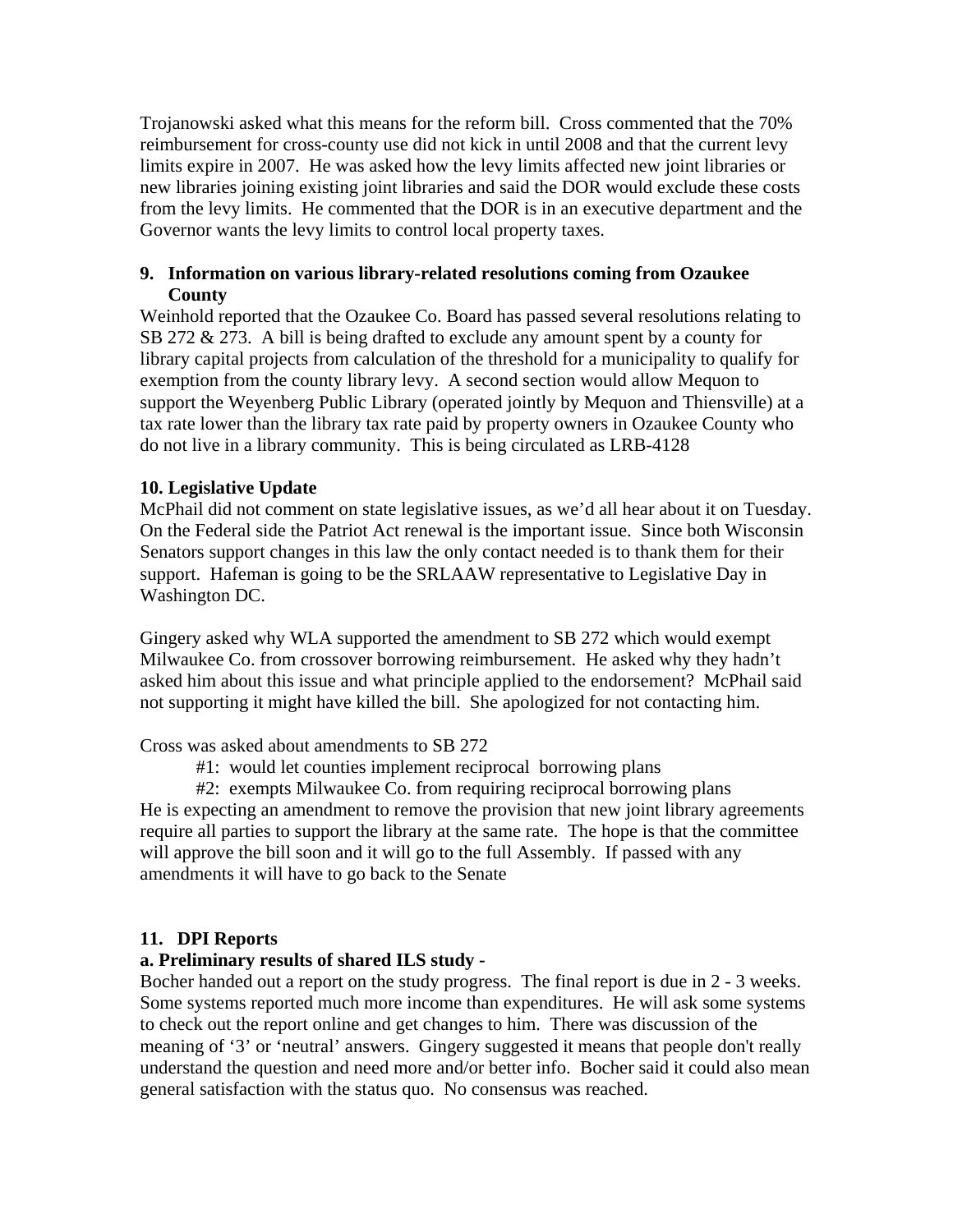Davis commented that the survey shows costs but not what problem a statewide ILS would solve. She wasn't sure why some questions are there. Bocher said the prime purpose was to get cost info. This study could have had an impact on state ill system bid process if they'd gotten strong indication that people wanted a statewide shared system

## **b. BadgerNet Converged Network Migration**

Bocher had another handout. It's a good news/bad news situation. Good news: the first migrations in LaCrosse were a week or so ago and it seems to have gone well. Not good news: he's frustrated because of the need of some libraries to get new routers. Division staff met with SBC 3 or 4 times in 2005 and SBC never said anything about new routers. There is a conference call coming up to resolve this issue. Some routers might be upgraded at less expense.

General anger and outrage. Gingery said Milwaukee doesn't have money for new routers. Baker & Krumwiede said the understanding was that vendor would pay for equipment. Krumwiede thinks the cost for OWLS & Nicolet would be between \$50,000 & \$100 000. Bocher said he also thought SBC would take care of this. Now it looks like they'll place a router in the library but the router won't route internet traffic. Engelbert asked what do we do if we cant pay? There's no option; libraries won't have internet or shared system access. Hafeman asked what the contract says. Bocher said he'd asked several times but never gotten a copy. General question: Who should calls of complaint go to? DOA or SBC?

Bocher said to wait till after the Thursday conference call. Engelbert commented that this was news to him and asked that when there's news with budget implications to include system directors in mailings. Bocher said it'd been discussed on the IT list but had not been copied to SRLAAW.

#### **c. 2007 Wisconsin LSTA program**

Branson commented on the Federal MOE issue. Because of 2003-04 problems with state funding we are getting about \$33,000 less LSTA funding in 2005. The problem will be worse in 2006; almost \$110,000. IMLS can grant waiver and we will apply, but we are unlikely to receive one.

Branson reported on some ideas for new categories that have come in. These include distance learning equipment, a library economic impact study, funds to allow schools to join shared automation systems, and opening up LSTA funding to other types of libraries. Idea from the floor: larger system block grants. The comment was made that there's so little there we don't open up to other types of libraries--this is about all we have ourselves. Bellen supports school districts in shared systems but not individual schools or CESAs.

Branson was asked if there is any plan to move division staff off federal funding and back to state funding? She said no, that state policy is to not transfer positions from federal to